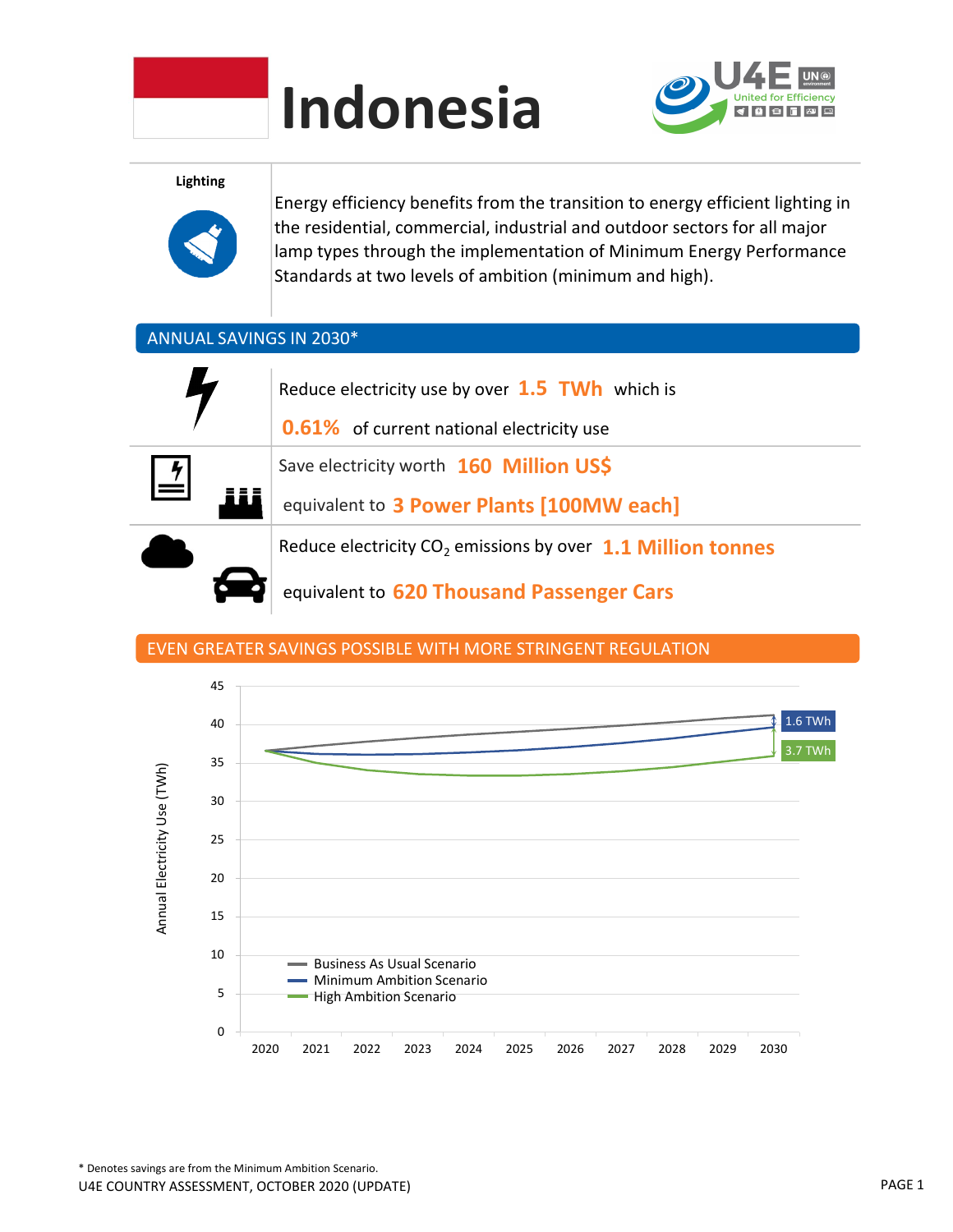

## ANNUAL SAVINGS IN 2030 AND 2040\*

|        |                                            | <b>Residential</b> |      | Professional |      | <b>Outdoor</b> |      |
|--------|--------------------------------------------|--------------------|------|--------------|------|----------------|------|
|        |                                            | 2030               | 2040 | 2030         | 2040 | 2030           | 2040 |
|        | <b>Electricity (GWh)</b>                   | 220                | 5.5  | 770          | 19   | 590            | 15   |
| 4<br>= | <b>Electricity Bills</b><br>(Million US\$) | 22                 | 0.6  | 77           | 1.9  | 59             | 1.5  |
|        | <b>CO2 Emissions</b><br>(Thousand tonnes)  | 160                | 3.9  | 550          | 14   | 420            | 10   |

## CUMULATIVE SAVINGS BY 2030 AND 2040\*

|   |                                            | <b>Residential</b> |      | Professional |      | Outdoor |      |
|---|--------------------------------------------|--------------------|------|--------------|------|---------|------|
|   |                                            | 2030               | 2040 | 2030         | 2040 | 2030    | 2040 |
|   | <b>Electricity (TWh)</b>                   | 2.8                | 3.3  | 10           | 12   | 7.3     | 8.7  |
| 4 | <b>Electricity Bills</b><br>(Billion US\$) | 0.3                | 0.3  | 1.0          | 1.2  | 0.7     | 0.9  |
|   | <b>CO2 Emissions</b><br>(Million tonnes)   | 2.0                | 2.4  | 6.9          | 8.2  | 5.2     | 6.2  |

## CONTRIBUTION TO CUMULATIVE ELECTRICITY USE BY 2040